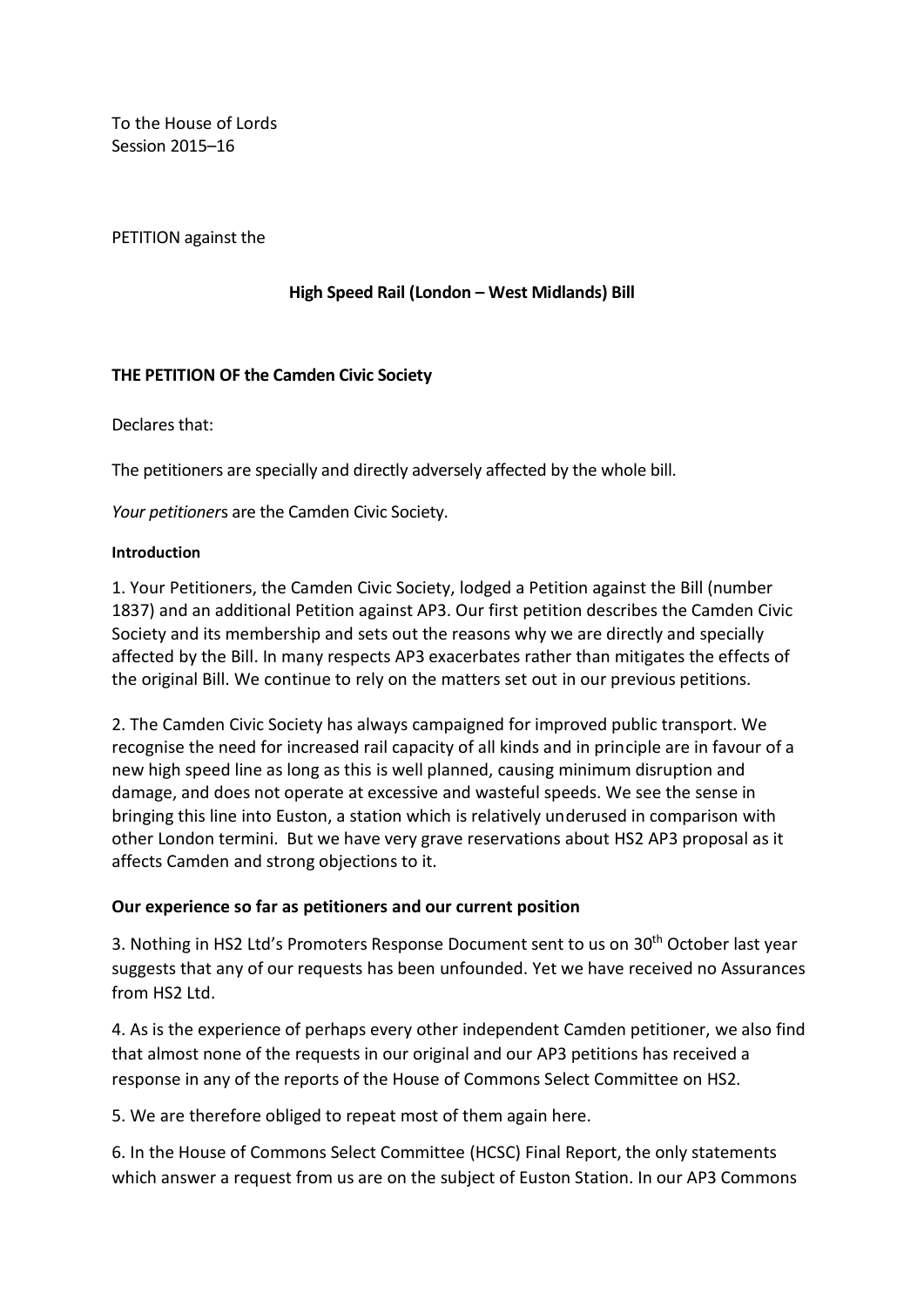petition, at paragraph 68, we asked for *'a coherent design for the redevelopment of the whole station'*. The HCSC Final Report includes the following: at paragraph 255, *'A coherent plan for Euston station is needed'* and at paragraph 243, *'We share the view that Euston's ultimate design needs an holistic approach. The Committee agrees with Camden* [Council] *that the opportunity for such a redevelopment should not be wasted and that the final appearance of the station should be a coherent whole.'*

7. There has been no engagement on the part of HS2 Ltd with us or any other group within Camden since September 2015 and we have heard nothing directly from them about a revised station design. The impression gained from Camden Council is that HS2 Ltd will not be seeking a new Additional Provision to authorise any revised plans for Euston and that any new design will go through the normal planning procedures in Camden.

8. If it is true that any revised plans will be submitted to Camden Council for planning consent, we look forward to being involved ourselves in this local democratic process. On the condition that this takes place we withdraw our detailed requests in relation to station design. Outlined in our paragraph 68 of our last petitions, these cover station architecture, development around and on top of Euston station, the Seifert buildings, the reinstatement of Euston Square, and arrangements for above-ground local transport (buses and taxis).

### **Lack of clarity as to what the Commons Select Committee's recommendation covers**

9. We wish to record that at this point we remain uncertain as to what is covered by the HCSC's statement that '*the final appearance of the station should be a coherent whole'.* On present evidence do not believe that it equates to our own broad request for *'a coherent design for the redevelopment of the whole station'*. We take up this issue again below, at paragraphs 15-21.

10. We are in general uncertain about Parliament's intentions for a new station design and how the SC's advice accords with the Bill itself. We note that the Assurances obtained by Camden Council include provision for a new *Euston Station Strategic Redevelopment Board*, of which Camden will be a member, and that a competition has been announced for a new 'architect-led' design for Euston station (reported for example in *bdonline.co.uk* on 6th April). But we also note that these potentially positive steps have not been absorbed formally into the Bill and that on the occasion of the Commons Third Reading on  $23^{rd}$  March this year the Labour Amendment on Euston Station, NC22, was voted down by the Government. The first clause of this amendment read:

*1) The Secretary of State will require the nominated undertaker to take reasonable steps to develop integrated and comprehensive design and construction plans for Euston Station that include integration with other Euston Schemes.*

(We ourselves were not in favour of this amendment since in detail it was based on 'The *enlarged* Euston Station' and the *Euston Area Plan*, both of which we have objected to.)

# **Our concerns are as follows:**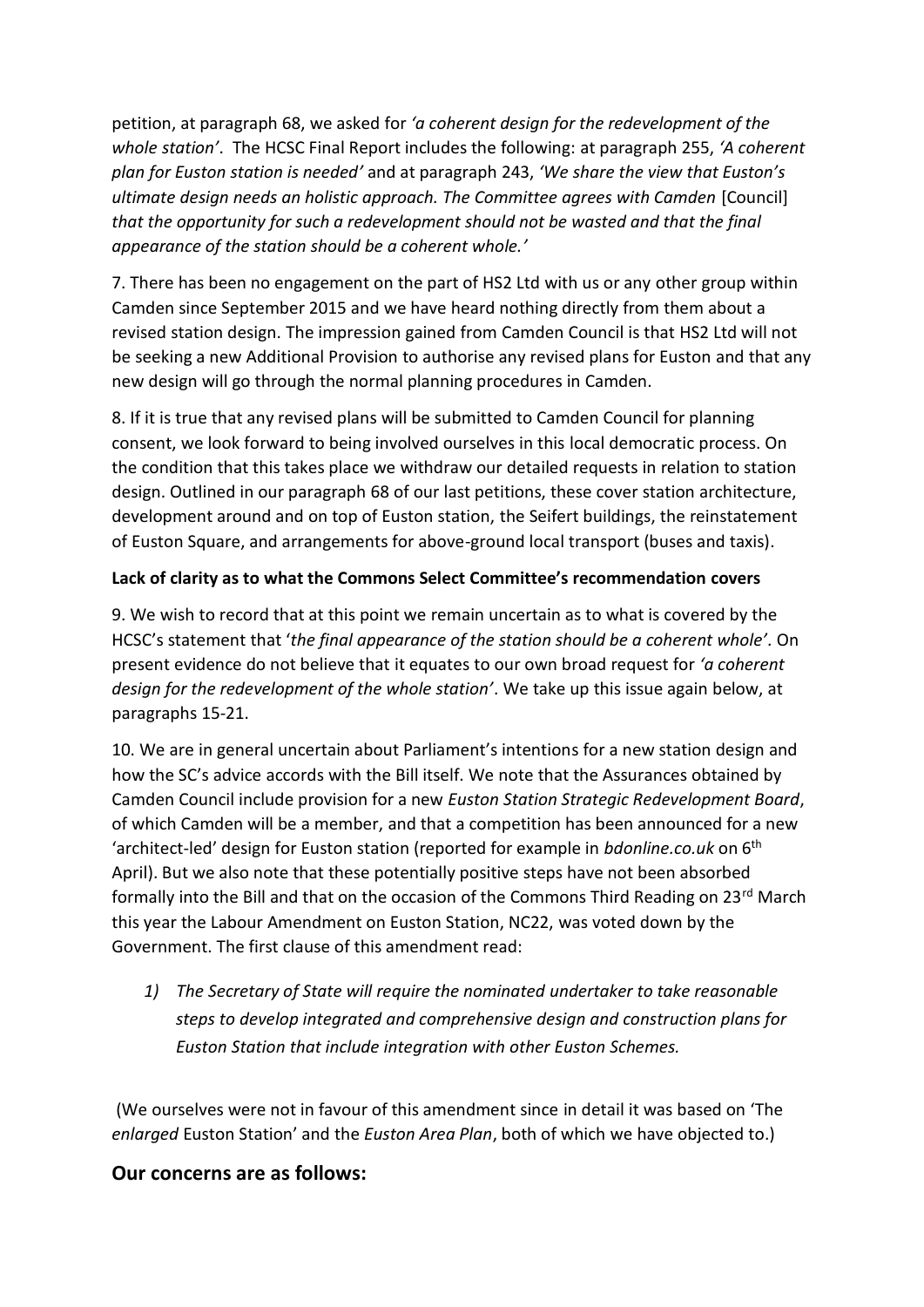### **'Temporary effects' of HS2 up to the completion of the high speed lines and platforms.**

11. As before, the Camden Civic Society is not attempting in our petition to cover the socalled 'temporary effects' of HS2 though our position remains that, within Camden, these are far too great to be acceptable. We also cannot agree that effects which are due to continue over such a very long construction period can be considered, for mitigation and compensation purposes, as 'temporary'. It is also our position that to divide residents and businesses for compensation purposed into 'urban' and 'rural' on no factual basis is grossly affair; we note the opinion of local MP, the Right Hon Sir Keir Starmer MP QC, that it does not accord with European Convention on Human Rights (House of Commons petition of the HS2 Euston Action Group, 1686, paragraph 65).

12. We support the agreed community aims as listed, for example, in the petition of the Regent's Park Estate residents. 'Asks' on matters not covered in the body of this petition include: fair urban compensation and the appointment of an independent adjudicator; mitigation for twenty years construction work, agreed and adequately monitored and enforced; minimal disruption and duration of every aspects of HS2 construction; enforcement and fines for breaches of the Code of Construction Practice (CoCP); Local Environmental Management Plan (LEMP) actively enforced by officers on the ground; no demolition until there is a formally agreed integrated plan for Euston station authorised by Camden council; no worsening of air quality from HS2 pollution; timely information from HS2 enabling genuine engagement.

13. In more detail, on the subject of mitigation we support the requests in the House of Lords (HL) petition of the Camden Cutting Group. On the very important issue of compensation we support the HL petition of HS2 Euston Action Group. On air pollution we follow the HL petition of Netley School, and on green spaces and trees the HL petition of the Vicar of St Pancras.

#### **Proposals which affect Camden between Parkway and Kilburn High Road.**

14. Although the London Borough of Camden extends as far as Kilburn High Road, we are not attempting here to cover HS2 issues between Kilburn and Parkway. HS2 will have substantial effects west of Parkway, but in these are less interconnected than those between Parkway and Euston Road and are ably covered by local groups, including the Gloucester Avenue Association, Belsize Residents Association, and Dinerman Court Limited.

## **Proposal for a new 'coherent' design for Euston station: timescale.**

15. We trust that the proposal for a new 'coherent plan for Euston station' is not just a device for putting off important decisions about our area. We would like to record that the residents and businesses in the parts of Camden directly affected by the HS2 scheme have by now been in a state of uncertainty for six years, since the announcement of the HS2 in March 2010. This prolonged uncertainty has already led to their experiencing very considerable stress.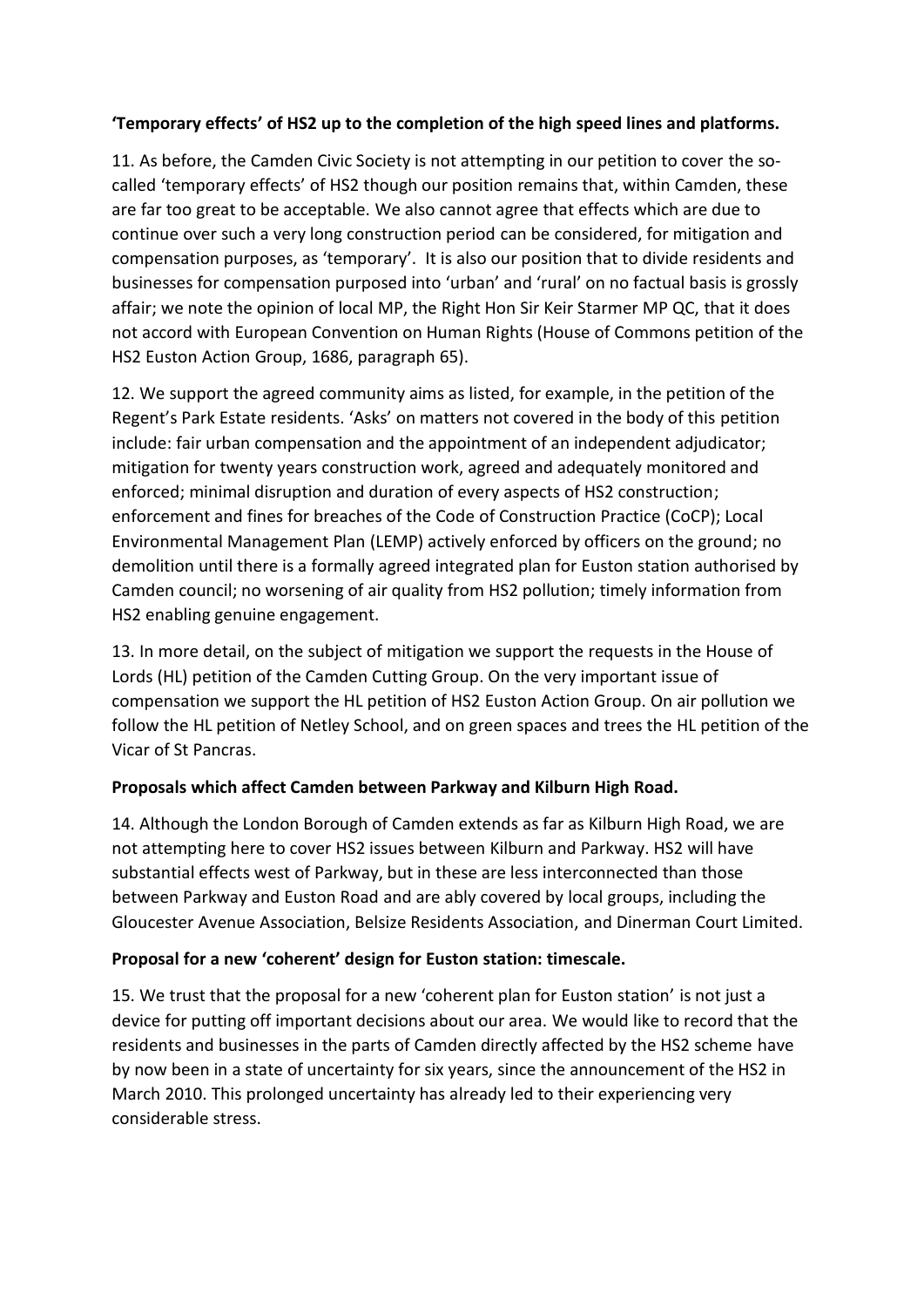16. Our request is that a final proposal for Euston station is put forward as soon as possible and that residents and businesses are not condemned to a further long period of personal and financial uncertainty.

## **Proposal for a new 'coherent' design for Euston station: we do not believe that a phased construction programme is compatible with a coherent design.**

17. The Euston proposal published with first Environmental Statement in November 2013, Option 8, while it divided the platforms into three section, did envisage a single elevation right across the front of the station as well as that reconstruction of the whole station should be a single undertaking. The phased approach introduced with AP3 lost any coherence that might have been inherent to Option 8, and left the rump of the classic platforms, B2, the eastern side of the station, without a design or timetable. This was never going to lead to building which looked good and worked well, and we have serious doubts as to whether the eastern side would or could have been rebuilt under this scheme. (See below, paragraphs 25-29). We are not clear whether the current proposal for a coherent design extends to platforms and tracks, but we believe, for a good design to be achieved, and one that can be carried out within a reasonable time, the phasing envisaged in AP3 needs to be abandoned for all aspects of the station redevelopment.

18. Our request here is that the station is redeveloped as a single undertaking which is carefully planned and organised to take as short a time as possible.

## **Proposal for a new 'coherent' plan for Euston station': what is covered by it outside the station itself?**

19. As explained paragraphs 9 and 10 above, we are not clear how far the recommendation of the House of Commons Select Committee (at their paragraph 255), for 'a *coherent plan for Euston station',* extends geographically. As just mentioned, we are also not whether it covers the platforms and tracks.

20. We note indications that Camden Council understand the area as extending as far as Parkway; for example, residents of Park Village East (PVE) concerned about the proposed intervention building opposite 30 PVE, have been told that this is considered to be part of 'Euston' and will be covered by the new design.

21. Taking the largest possible interpretation therefore of 'Euston' and 'Euston station' our requests relevant to a new coherent design continue as follows, starting with shared community 'asks': that an integrated plan for Euston be developed which fits within the present station and railway footprint; that in this new design, provision for local transport, including a station for the new Crossrail 2 line, is fully integrated; that demolitions on the east side of the station are avoided by integrating the western end of the Crossrail 2 station into the Euston station design; that no additional rail services are brought into Euston station until local transport has the capacity to take the additional passengers. Our own requests continue: that the new coherent design extends as far as Parkway and includes platforms, tracks, track alignment and tunnel portals; that the new coherent design covers Hampstead Road Bridge, Granby Terrace bridge, Mornington Street bridge, any boundary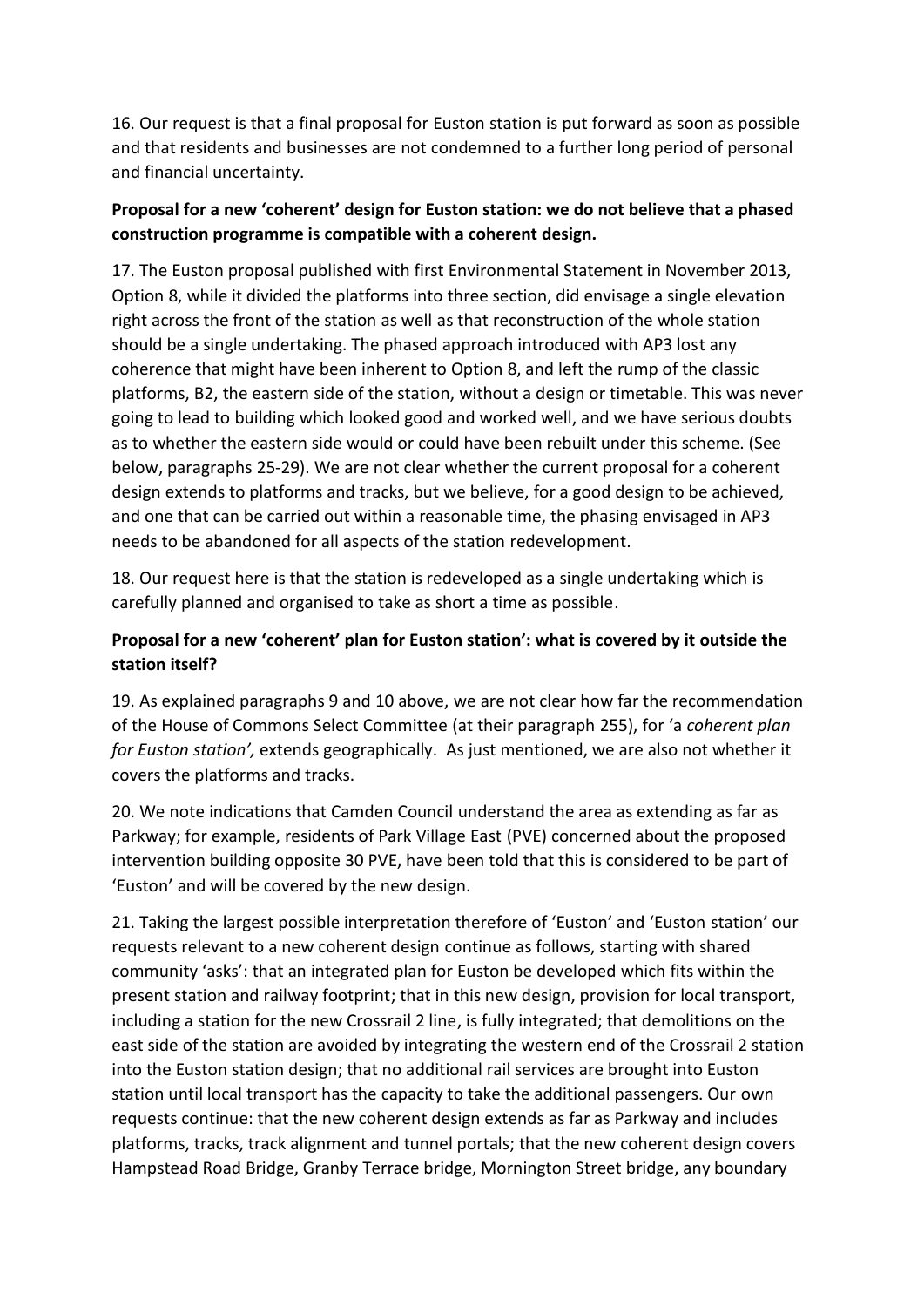structures, ancillary structures including the headhouse opposite 6 PVE, the slab over the tracks alongside the Park Village carriage sheds, and the two 'intervention' buildings, one opposite 30 PVE at the corner of PVE and Mornington Street and the other at the corner of PVE and Granby Terrace.

### **Railway questions: many details of HS2's scheme remain uncertain and we do not have evidence that they have been resolved, or that all of them can be resolved.**

22. Everyone directly affected by HS2 within Camden have experienced a failure on the part of HS2 to engage and property communicate to us what their scheme means in detail. In this way we have become aware that many aspects of the AP3 scheme remain unresolved.

This is particularly well demonstrated by the experience of the residents of Park Village East (the Park Village East Heritage Group – PVEHG), in trying to obtain details of the concrete box structure or 'birdcage' to be built partly under their street, what the construction process will entail and how close it will come to their houses. They have found that over time HS2 has become gradually less open, a change reflected in the dwindling number of documents that HS2 were prepared to share: in 2013 they were given a Powerpoint file by HS2 with images showing construction sequence; in early 2014 they were given full-size measured plan and section drawings of the proposals for the cutting; in the September 2015 Environmental Statement (ES), the design for the 'birdcage' is only referred to in a footnote in very small script where it is described as a 'conceptual design' (SES2 & AP3 ES, Vol.2, p.71, n.41); in October 2104, they were given a revised set of drawings, but not full scale and not showing the buildings surrounding the cutting; at the PVEHG's HCSC appearance on 2<sup>nd</sup> December last year the 'PVE Pack', P.11849, included at slide 13 a single section drawing from what was evidently a further modification of the birdcage structure, but without scale or number and with very poor resolution; in an e-mail of 4<sup>th</sup> February this year Damian Cox, Area Petition Advisor- Euston, wrote to the PVEHG - "I am unable to provide further drawings as the detailed design is still progressing"; in an e-mail of March 21<sup>st</sup> March this year Damian Cox wrote to the PVEHG - "the actual method of construction would be determined at a later date by the contractor undertaking the work". (A summary of the experience of the PVEHG in trying to get information from HS2 is contained in their submission to Commons Public Administration and Constitutional Affairs Committee and has been published together with the PACAC report on HS2.)

23. It is now over a year since the Option 8 proposal was withdrawn and more than six months since the AP3 scheme was published: we ask ourselves, if the scheme is workable how is it that there is still no detailed design which can be shared with residents directly affected?

24. We request in relation to the above that: the House of Lords Select Committee does its best to establish, in open session, and with reference to independent technical advice, whether HS2 as it comes through Camden into Euston has a design which is workable in concept and in detail; that the Select Committee ensures that updated detailed drawings of HS2's proposals together with construction sequences are available to all participants in the petitioning process.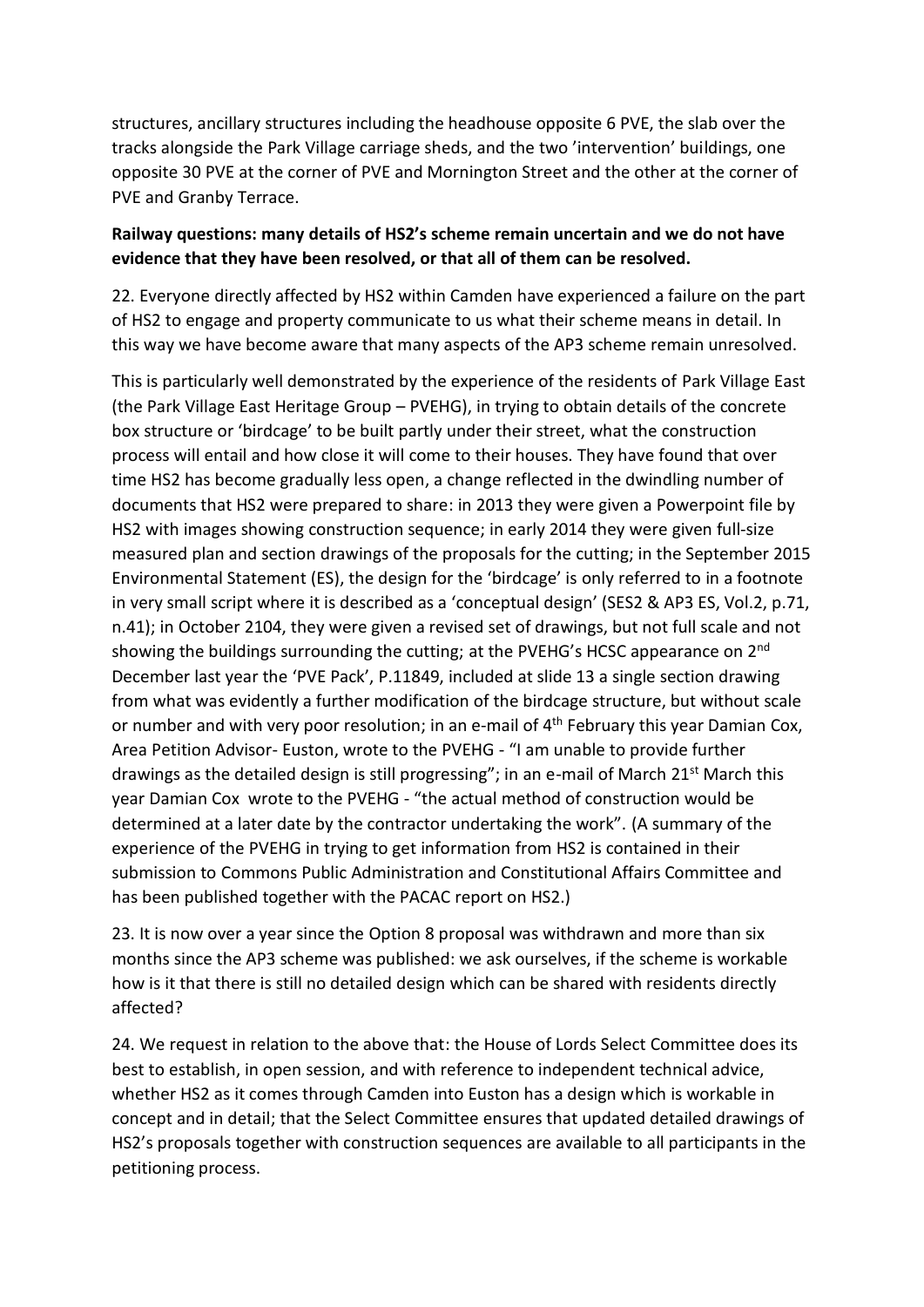## **Railway questions: the phasing of the construction of the new railway and of the reconstruction of Euston station.**

25. Our view is the phased proposal inherent to AP3 has never been properly thought through in practical terms. We believe that the main reason for the phasing is probably financial (finance is given as one reason for it in Professor McNaughton's evidence to the Commons Select Committee on the afternoon of 30<sup>th</sup> November 2015, at paragraphs 32-33). The stated advantages to the classic services and trail operating companies are very much doubted by us *(ibid*., paragraphs 34-39; the opening speech of Lord Ahmed at the Lords Second Reading 14th April 2016 - *We will deliver the new HS2 station at Euston in a phased approach to reduce disruption to the existing railway and help better manage impacts on the wider area. –* we trust the noble lord was unaware how very dubious this statement is, there is absolutely no doubt that the impact on the wider area would be significantly increased under AP3's phased programme*;* see also SES2 & AP3 Vol 2 CFA1, 1.1.5). Our belief is that the phasing might result in minimised disruption of the 'classic' services' during the construction of HS2 phases A and B1 but would result in very much increased disruption of them in the B2 phase.

26. In particular we are unclear how the platforms in the rump of the station, B2, and tracks leading to them, can be reconfigured according to a 'coherent' station design if phases A and B1 have already been constructed.

27. At the end of Phase B1 of the AP3 scheme, the undeveloped part of the station (B2) would be left with eleven platforms. Several train service plans for the post-construction period have been published over time: taken with Network Rail's 'Rules of the Route' and its most recent passenger forecasts, it seems likely that at peak hours in the early to mid-2030s (the earliest that Phase B2 could be redeveloped) most, if not all, of these platforms would be needed.

28. The situation will be worsened if Camden Council's request for a 'level deck' station is accepted; this would involve integrating the HS2 and Network Rail parts of the station together with a section of the proposed Crossrail 2 station and would require the lowering of the remaining 'classic' platforms to the below-ground level of the HS2 platforms. Consequently the classic tracks approaching the station from the north would additionally have to be lowered.

29. Here our request is that Network Rail be required to produce a scheme that demonstrates that phase B2 is in fact buildable before work starts on the HS2 station.

### **Railway questions: track layout in the throat and Camden Cutting and the necessity for concrete box or 'birdcage' structure below Park Village East.**

30. As set out in paragraphs 22-24 above, the incomplete information provided by HS2 on **track** layout in the throat and Camden Cutting and the need for a concrete box or 'birdcage' structure, suggests to us that this part of the railway design has also not been fully thought through.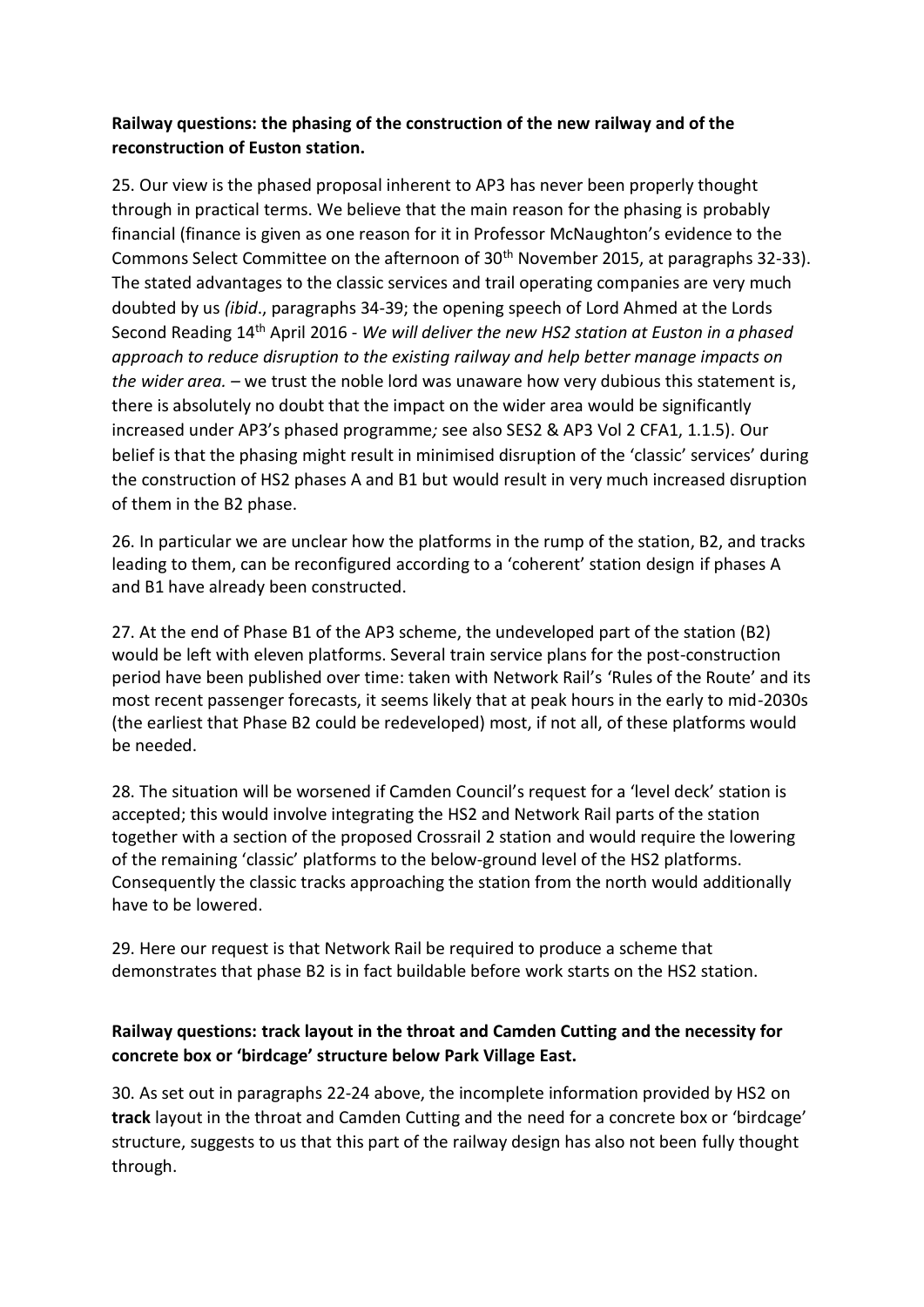31. Meanwhile, on one of the drawings provided by HS2 Ltd on 15<sup>th</sup> October last year (C220-ARP-CV-DSK-01A-432055), the PVEHG discovered text with misgivings about the effect during the operation of the railway on the Grade II\* listed PVE villas: *"Greater flexibility of propping arrangement may mean increased movement of barrette retaining walls (which may mean increased effects on PVE properties)"*. This 'movement' would be on top of 'settlement' caused to the houses by the rebuilding closer to the houses of the Camden Cutting's western retaining wall as well as by and the insertion of ground anchors into the ground beneath the houses (the purpose of the permanent anchors being to pin the birdcage against the retaining wall and the ground behind); this settlement itself might extend many years beyond the completion of the construction of the new railway.

32. Residents are concerned that, because of lack of space within the cutting, the birdcage on its western side is propped against the retaining wall itself, rather than being contained on each side within its own structure; they also understand that the arrangement of the high speed tracks within the birdcage is comparatively complex, and that this also adds to the stresses on the structure; finally, they have been told that the potential for movement has increased since the reinstatement of Line X which, for a short stretch, sits on top of the birdcage.

33. The Camden Civic Society in turn questions the comparatively high speed HS2 has given as the purpose for undercutting Park Village East. Speed is also given as the reason for the distance required to accommodate at this point, within the birdcage and well away from the station, the 'grade separation' which is required to allow the high speed trains to make use all of the platforms dedicated to them. We have been led to understand that the given speed is connected with the 'refresh rate' for the High Speed platforms, something we may wish to go further into when we address the House of Lords Select Committee.

34. Our asks are here that: that HS2's current design for the birdcage and its relationship to the new retaining wall and the listed villas be assessed and evaluated by an independent expert; that a new design is developed which would allow the birdcage to be supported independently of the retaining wall; that any research carried out for HS2 Ltd into the need for particular speeds to be achieved in the Cutting are made publicly available.

### **'Heritage Assets': poor consideration given to the short and long term effects of the construction work and of the operational railway.**

35. As we demonstrated in our presentation to HCSC, in the original Environmental Statement (ES) and in the AP3 ES 'Heritage Assets' are poorly represented. Individually listed buildings are not marked separately on the maps supplied, and Conservation Areas (CAs) are not shown at all. But Camden as a whole is rich in Conservation Areas and Listed Buildings, and the area through which HS2's new railway would pass is typical in this respect. The impression given by the maps and the ES text is that little consideration has been given to these assets. This is an opinion that Camden Council evidently shares: in its detailed comments on the original ES, at 6.3.2. *'Camden Council points out that the Cultural Heritage section fails to provide a sufficiently detailed assessment of the temporary and permanent*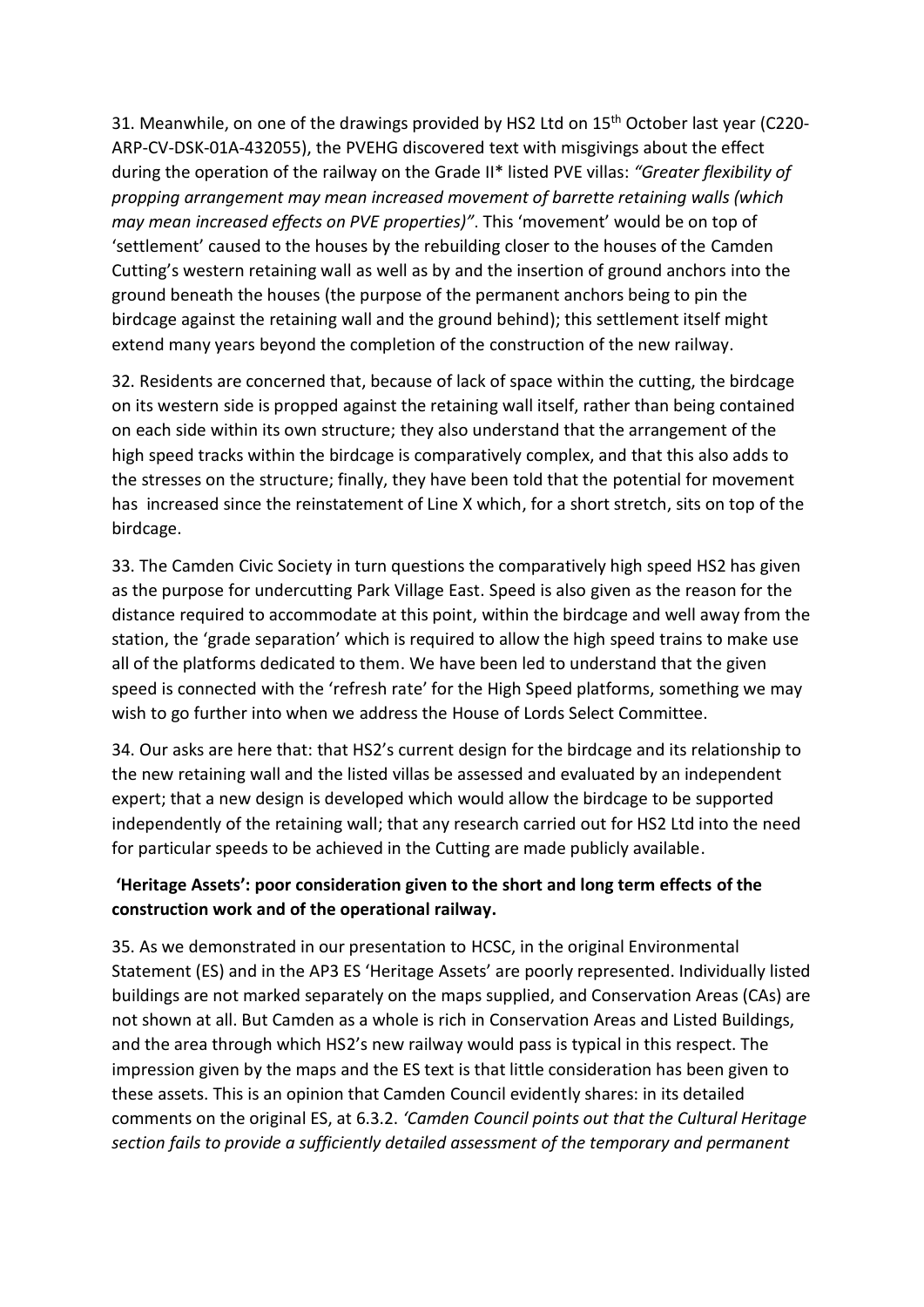*impacts on these important heritage assets which are likely to occur during the construction of the Proposed Scheme.'* 

36. Once again the example of Park Village East is particularly telling, and Camden's summary number EUS003 on p.452 of its response to the original ES, sets this out: *'Camden Council wishes to stress that the construction impacts on the 17 grade II\* listed houses in Park Village East and on the Regent's Park Conservation Area is likely to be severe. The residential properties and the street itself will suffer access issues for a period of seven years, which is likely to put these nationally significant Nash properties at risk and in danger of serious decay. The impacts from structural works to the railway cutting retaining wall and from potential settlement and vibration have not been assessed. The scale of impact of 'medium' underestimates the potential impacts, which should be 'high'. Camden Council supports the 'major adverse' effect rating*.'

37. Camden's position was supported by English Heritage in its letter of 24<sup>th</sup> February 2014 in response to the original ES: *'There are risks associated with the widening of Euston Cutting, above which sit the Grade II\* listed paired villas of Park Village East. These properties may be vulnerable to ground movement caused by construction of the expanded cutting.'*

38. The issue of decay has become more acute since the introduction of the longer AP3 scheme. In PVE, from the AP3 documents and from informal conversation with HS2 Ltd employees, residents have been able to deduce that much of the construction work needed for the 'birdcage' will take place from the PVE carriageway. During the six years during which PVE will be closed and this construction work will take place, the houses are likely to be left empty for extended periods (HS2 Ltd has issued an Assurance to PVE to cover rehousing for a period up to a year, but residents believe that the time away from PVE is likely to be much longer).

39. At meetings and in conversation with HS2 Ltd employees, the impression given is that any damage can be repaired after the event, and the building 'reinstated'. But in good Conservation practice, reinstatement and replacement have long since become a poor second best to maintenance and preservation.

40. Our requests here are: that the avoidance of direct damage and damage by neglect is given urgent consideration by HS2 Ltd; that HS2 guarantees vehicle access at short notice to Listed Buildings and other heritage assets, throughout the period of the railway's construction, for the purposes of maintenance and repair.

## **'Heritage Assets': poor understanding shown by HS2 Ltd of the concept of the 'setting' of Listed Buildings and of Conservation Areas.**

41. In the original ES and the AP3 ES, insufficient consideration is given by HS2 Ltd the question of the 'setting' of Listed Buildings and of Conservation Areas. We note that, in the AP3 ES, in Chapter 12, on *Landscape and Visual Assessment*, better and more detailed consideration is given to setting than in Chapter 9, on *Cultural Heritage*. Once again, PVE provides a useful example, in the words of Camden's response to the original ES p.198,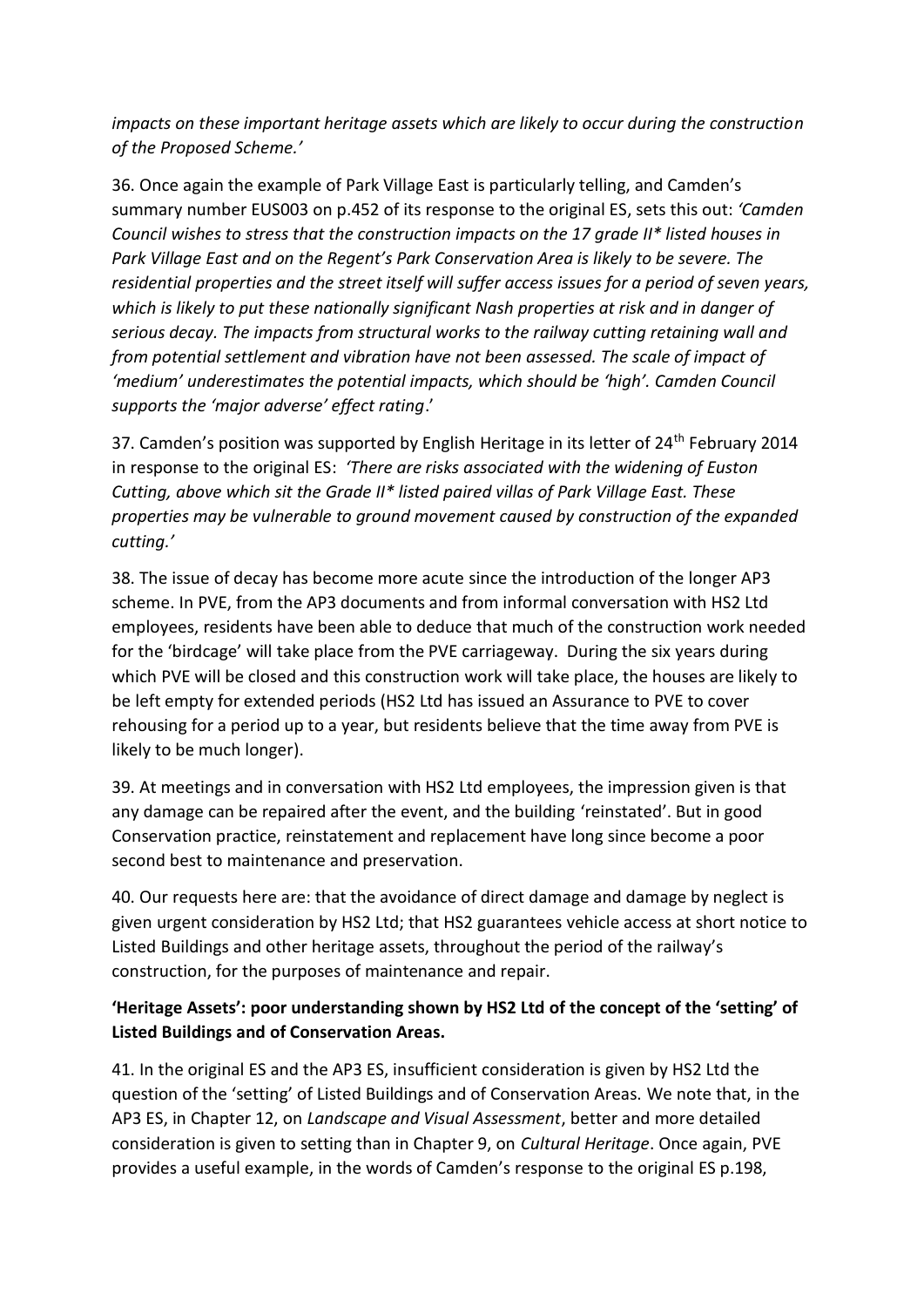under the heading 'Verifiable Photomontages': '*The setting of the villas and the conservation area will be affected by the large bulk and mass of the portal/headhouse structure in the cutting.'*

42. In the AP3 scheme, two additional railway buildings are proposed for Park Village East, in addition the headhouse just mentioned. These will be two intervention buildings, also rising 8 m above ground level, one situated in front of 30 PVE, at the corner of PVE and Mornington Street, and the other at the southern end of PVE, at the corner with Granby Terrace (the Conservation Area boundary extends as far as this). In the views up Mornington Street over the bridge to PVE, the first of these two intervention buildings will hide the Nash villa behind it, 30 PVE. To say, as Camden have written to residents, that the detailed and exterior treatment of this building has yet to be decided, gives us little reassurance given the proposed building's height and width.

43. Our requests in relation to the setting of Listed Building and of Conservation Areas are as follows: heritage assets and their care must not be an afterthought and must be considered from the conception of any new proposal; assessments should involve properly trained staff and not left to HS2 employees or consultants without qualifications in this area; the relevant statutory consultees – the Georgian Group, the Victorian Society and the 20<sup>th</sup> Century Society – should be brought in at an early point to any discussion of new impacts on Listed Buildings which would occur as part of the new Euston design.

## **Our proposal for the establishment of a Starcross Conservation Area in a triangle to west of Euston station.**

44. Much of Camden – apparently over 50% - is already covered by CA status. But both listing s and the designation of CAs has been a long-drawn-out process and there remain some significant gaps. One such is the triangle of land bounded on the south by Euston Street, on the west by North Gower Street/Hampstead Road and the east by Melton Street/Cardington Street, which particularly around Drummond Street and North Gower Street retains much of its very early 19<sup>th</sup> century character and scale, as well as a high proportion of original buildings.

45. Since the inception of the CAs in the late 1960s, many of Camden's CAs have been designated at the instigation of the Camden Civic Society, and we have notified Camden Council officers of our intentions in relation to this 'Starcross' area.

46. The purpose of the Starcross CA, if Camden Council and Historic England agree to its designation, would not be to put a stop to development, but to ensure that proposals which would affect the new CA and its setting, are considered with a good deal more thought and expertise than has been apparent in HS2's attitudes to heritage assets so far.

#### **Euston Arch.**

47. At our presentation to the HCSC we stated that we are strongly opposed to the reconstruction of the Euston Arch within Euston Square, particularly in the position proposed by the so-called Euston Arch Trust, squeezed between the much smaller and also historically and architecturally important surviving mid-19<sup>th</sup> century lodges facing onto Euston Road.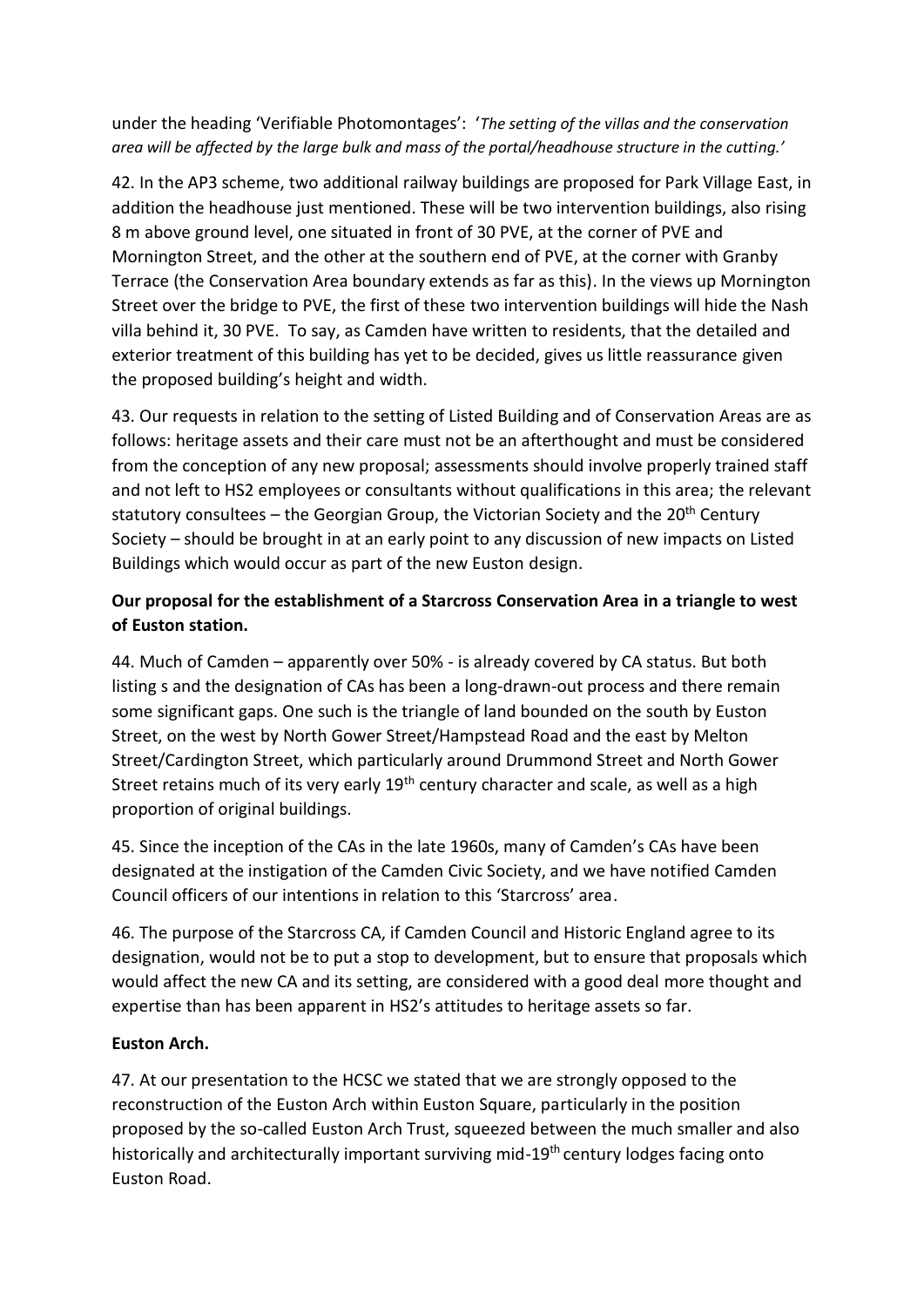48. If a position for the Euston Arch could be found within the structure of new station, as envisaged by the DDD scheme, this might be something which we would agree to.

## **We repeat our request to HS2 that they establish a platform from which to view the Primrose Hill portals.**

49. Our request to HS2 that they establish a platform to view the Primrose Hill was included in our AP3 petition, at paragraphs 51-51. As stated there: *The creation of a viewing platform will soon be become possible because an electricity substation, used for the cooling of railway power cables, is about to come out of commission…… If this small building was demolished, a very fine view of the portals would be opened up*. The failure of HS2 Ltd so far to engage with us on this question - the only information offered by HS2, that the site of the electricity substation belongs to Network Rail, hardly presents a major obstacle – forms part of our PACAC submission of February this year.

### **Clause 48 (previously Clause 47).**

50. The information provided on Clause 48 (previously Clause 47) in the Promoters Response Document of October last year, rather than reassuring us, has made us even more concerned. In particular, the following sentence (p.39) reinforces the impression that this clause is completely unsuited to the Euston area: *When pursuing regeneration and development opportunities in relation to infrastructure projects, amongst other factors, local authorities will need to ensure there is appropriate provision of land in the surrounding vicinity of stations and depots and that it is appropriately packaged to achieve the wider ambitions of the area.* 

51. This envisages a situation where a station is bordered by Railway Lands, as at King's Cross and St Pancras. Exceptionally, at Euston there are no Railway Lands adjacent: from the time the station was first established, in the 1830s, the associated Railway Lands have been over a mile away to the north, between the Regent's Canal and Chalk Farm. We made this point forcefully at the HCSC and we are sorry it has been reflected in their report.

52. One site which the AP3 ES appears to identify for Clause 48 exploitation is the rump of St James's Gardens left after the majority has been absorbed into the station. It is not acceptable that land which has been public open space for more than two centuries should be sold off for commercial use in this way.

53. We are almost as worried about a site on Melton Street, also identified in the AP3 ES as suitable for commercial development. This is to the south of the above-ground parts of the AP3 station, though possibly on top above some underground areas of the new construction. It is not acceptable that a plot which has been in local authority ownership, forming part of a long-established network of rights of way, should be exploited in this manner. In any case, to construct a large building here would restrict flexibility of access to the new station.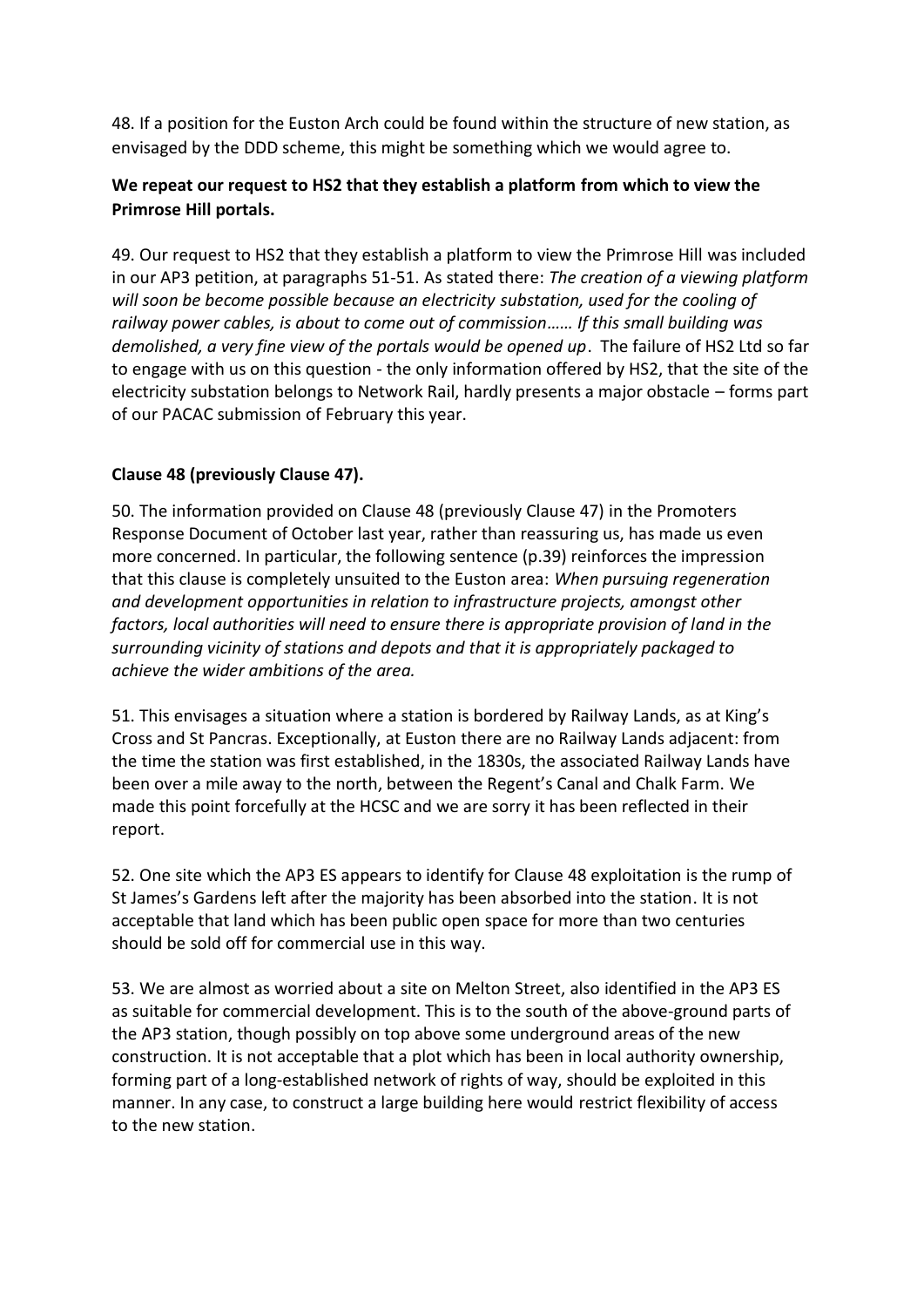54. Our request, following the petitions of the HS2 Euston Action Group and of our GLA member, Andrew Dismore, is that clause 48 is removed altogether from the bill.

#### **Railway alternatives: overview**

55. An important part of our two earlier petitions dealt with alternative railway schemes and the great improvements we believe these are able to offer over HS2 Ltd's scheme, particularly in its impacts on its Camden

Since submitting our AP3 petition we have worked closely with the authors of three alternative schemes and one phasing variant and would like to recommend all of these to the Select Committee: they are *Euston Express* (EE), *Double Deck Down 3\** (DDD) , *High Speed UK* (HSUK) and *Old Oak Common as a Temporary Terminus* (OOCTT). DDD, EE and HSUK, are all able to accommodate the platforms and tracks for the high speed trains within the station's existing footprint, thus avoiding the need to expand to the station and the railway to the west.

56. To some extent these alternatives are complementary: a Double Deck design for Euston Station could be used in conjunction with Euston Express or High Speed UK as well as with HS2 AP3; High Speed UK offers a neat link to HS1 at St Pancras via the Midland Main Line and Euston Express could also link to HS1 by making use of the WCML tracks and then the North London Line as far as the junction with HS1 at Camley Street. (As already stated in our evidence to the Commons Select Committee, in a scheme such as HS2 Ltd's, where all the high speed trains come on into central London from Old Oak Common there is no easy way of forming a link with HS1, a situation recognised in the Government's report on the HS2-HS1 link published in November last year.)

57. While the DDD scheme accommodates all the platforms envisaged in HS2's AP3 proposal, a theme common to EE, HSUK and OOCTT alternatives is the necessity of diverting some classic trains away from Euston. A reduction of commuter services coming into Euston would be achieved most simply by extending Crossrail 1 on from Old Oak Common northwest onto the West Coast Main Line and replacing most of the commuter services currently coming in to Euston from stations between Tring, Hemel Hempstead, Watford and Wealdstone. This scheme has its origins in Network Rail's Route Utilisation Strategy Report for London & the South East (July 2011) and has been subject to various modifications since. It would involve construction of a short length of new line from a point on the Willesden Relief Lines of the WCML to the "New North Line" which runs into Old Oak Common above the line of the tunnelled HS2 route from Ruislip. Passive provision for such a link has been included in AP2.

58. Diversion of some services away from Euston, at least in the short term, is in our opinion essential. This is because, as set out in paragraphs 25-29 above, we doubt it is possible to comprehensively rebuild Euston without such diversions. The OOCTT proposal would allow high speed trains coming into London via OOC (i.e. as in HS2's own Phase 1 trains) to terminate temporarily at OOC in the platforms and station box structure forming part of the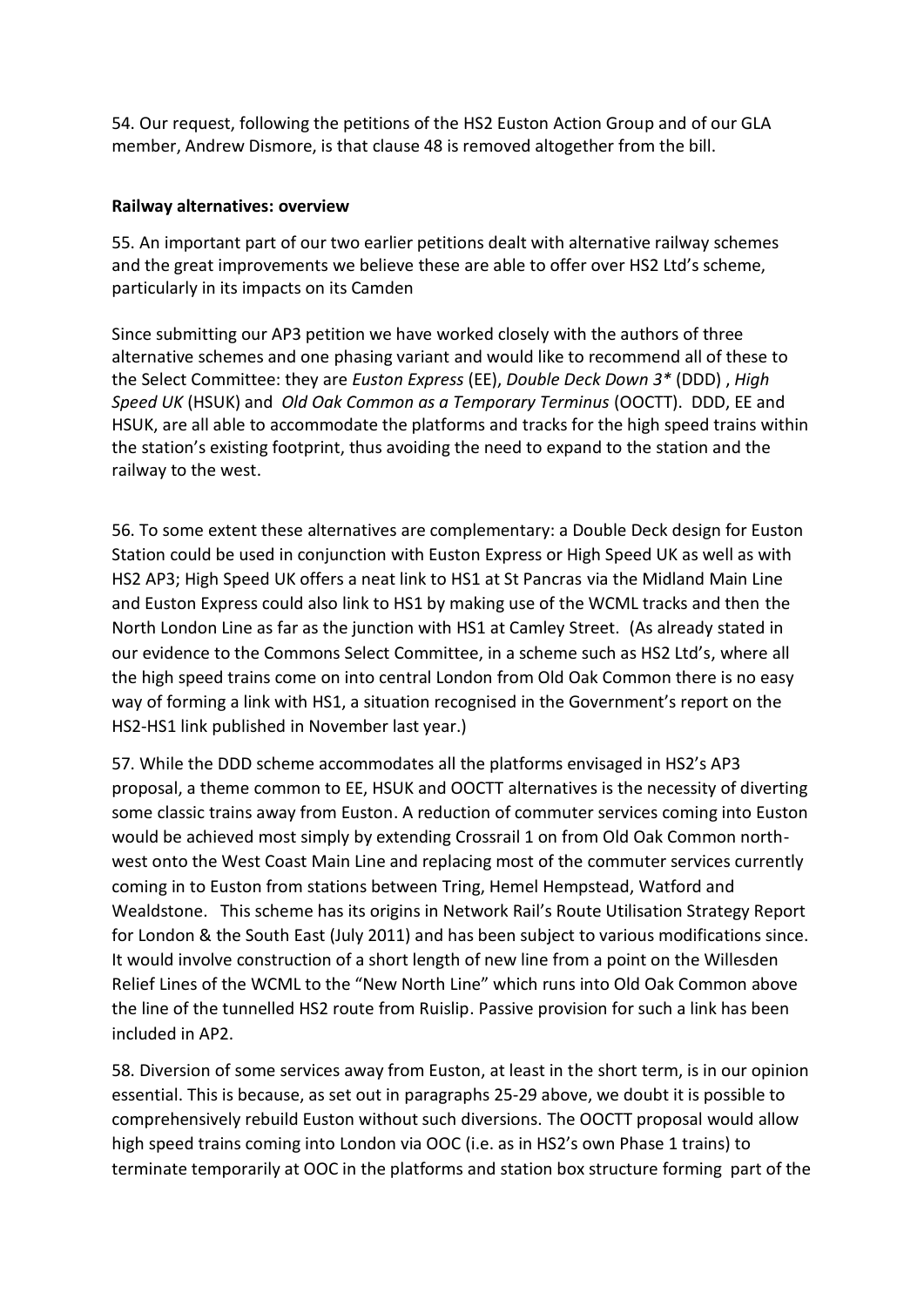Hybrid Bill scheme, thereby freeing up more space at Euston and perhaps facilitating the movement of materials and spoil by rail. (It is assumed that this scheme would use the tunnelled link from Old Oak to Euston which forms part of the Hybrid Bill scheme: it is likely that these tunnels would have to be completed before the station at OOC could be brought into operation, one or both tunnels could be used for the delivery of materials and removal of spoil to and from Euston).

59. Our first request in relation to these schemes is that the House of Lords Select Committee agree to hear presentations of these alternatives; our second is that, as in Lord Berkeley's withdrawn second Motion on the occasion of the Bill's Second Reading in the House of Lords on 14th April, that an independent technical advisor is appointed to attend the Lords Select Committee – this would avoid the risk of the overdependence of committee members on HS2's Ltd own experts for the explanation of technical matters; our third request is that the Select Committee request that the Government commission a detailed technical, economic and social analysis of HS2 Ltd's current proposals for the route into Euston alongside equivalent studies of the alternatives, and that this be done as soon as possible; our fourth is that, if HS2 Ltd and the Government have considered the various alternative solutions in any depth, that all relevant research, analysis and correspondence by and between HS2 Ltd, the DfT and the Treasury is made public.

### **The High Speed UK scheme: relevant background.**

60. The Camden Civic Society would like ourselves to present the High Speed UK scheme to the House of Lords Select Committee. We were very grateful for the opportunity to do so to the HCSC.

61. There is no mention of HSUK in the HCSC report. HS2 Ltd themselves have also not engaged with us on this subject: HSUK was not mentioned in the Promoters Response Document and no evidence on HSUK was included by HS2 Ltd in their evidence pack submitted to the HCSC. (We have outlined this lack of engagement in our submission to PACAC.)

62. The reason given by HS2 Ltd for this non-engagement is that HSUK is considered by them to be non-compliant with the principle of the bill; this is technically correct in so far that HSUK, up to now, had no services passing through OOC. To remedy this lack, the authors of High Speed UK, Quentin Macdonald and Colin Elliff, have added a 'Parliamentary Loop' to the scheme, taking some trains to Old Oak Common *en route* to Euston, making possible a direct connection at that point with Crossrail 1 (and so allowing travel by Crossrail 1 to Heathrow) and with the Great Western Railway.

63. Members of the Lords Select Committee will be aware that HSUK made a presentation of their scheme to the House of Lords Economic Affairs Committee during its Inquiry into The Economic Case for HS2; we would like to think that what they learnt then at about HSUK may have influenced the conclusion of that Committee that *'it is not at all clear that HS2 represents the best, most cost-effective solution to the problems it is intended to solve.'* (Report Summary, p.5.) At the Second Reading debate at the House of Lords on 14th April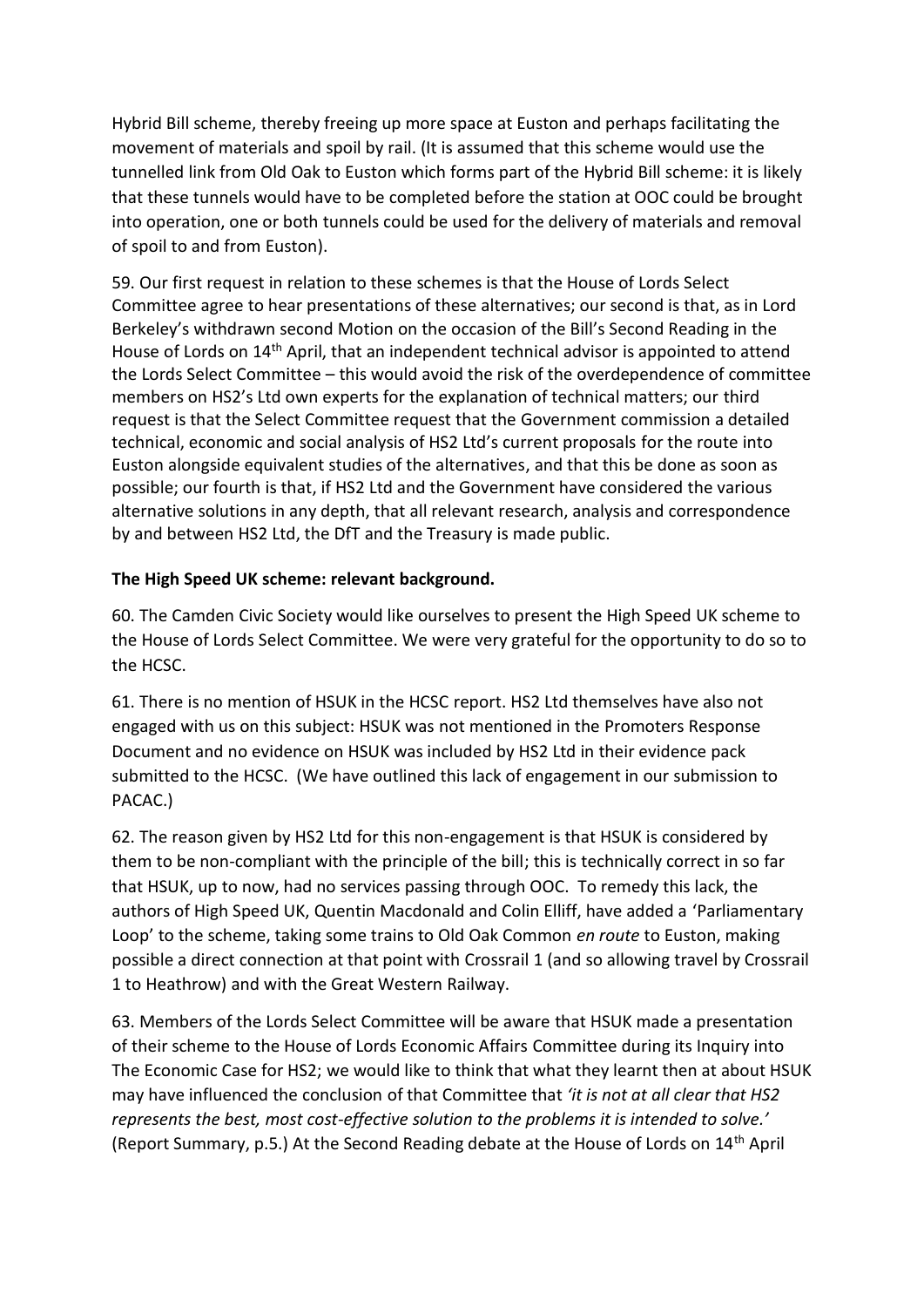this year, HSUK's alternative scheme was referred to by four members, Lord Rowe-Beddoe, Lord Framlingham, Lord Turnbull and Viscount Simon.

#### **The High Speed UK scheme: further details.**

64. High Speed UK is a national scheme intended to provide a fully integrated national network with a core spine of four tracks between London and South Yorkshire, closely following the M1 from London to Leicester. Taking advantage of the opportunities to divert commuter services away from Euston, HSUK would not require Euston station to be expanded and a far shorter construction programme is envisaged. Direct connections over existing lines are provided to St Pancras (for HS1) and to Heathrow.

65. The main approach to Euston would be by four single-track tunnels of 'Continental' size between West Hampstead and south of Parkway. With no complicated crossover movements to accommodate, the tunnel entry structure would be much simpler and more robust, thus greatly limiting the potential for ground movement. This would remove the need for the HS2 'birdcage' construction in Camden Cutting. The tunnel alignment would pass under Belsize Park and a vent shaft might be sited at Juniper Crescent.

66. With train flows into Euston reduced during reconstruction works, the West Coast Main Line from Euston to Willesden Junction and beyond could be used to transport materials and spoil. It might also prove possible to use a completed tunnel for spoil removal directly to the Midland Main Line at West Hampstead.

67. The 'Parliamentary Loop', which we have introduced in order to comply with the principle of the HS2 Hybrid Bill, would turn take some trains from Brent Cross to Old Oak Common. Travelling on from OOC to Euston, these trains would first use tunnels up to the West Coast Main Line (as in the Euston Express scheme) and would then follow the WCML tracks to the Euston approach. Finally these trains would join the HSUK 'high speed' tracks (arriving at Euston directly from West Hampstead) in the throat of Euston Station.